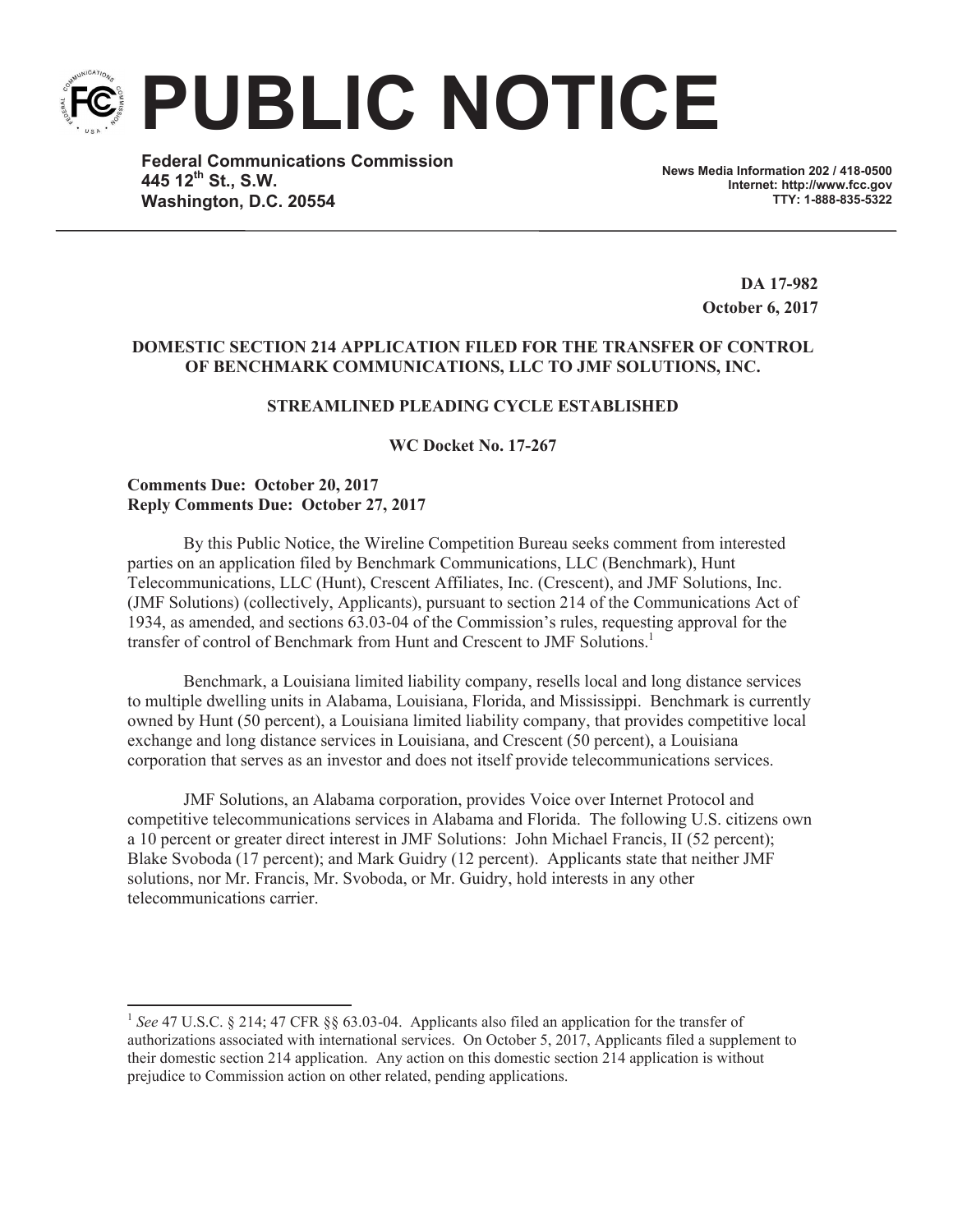Pursuant to the terms of the proposed transaction, JMF Solutions will acquire all of the equity interests in Benchmark from Hunt and Crescent.<sup>2</sup> Applicants assert that the proposed transaction is entitled to presumptive streamlined treatment under section  $63.03(b)(2)(i)$  of the Commission's rules and that a grant of the application will serve the public interest, convenience, and necessity.<sup>3</sup>

Domestic Section 214 Application Filed for the Transfer of Control of Benchmark Communications, LLC to JMF Solutions, Inc., WC Docket No. 17-267 (filed Sept. 22, 2017).

### **GENERAL INFORMATION**

The transfer of control identified herein has been found, upon initial review, to be acceptable for filing as a streamlined application. The Commission reserves the right to return any transfer application if, upon further examination, it is determined to be defective and not in conformance with the Commission's rules and policies. Pursuant to section 63.03(a) of the Commission's rules, 47 CFR § 63.03(a), interested parties may file comments **on or before October 20, 2017**, and reply comments **on or before October 27, 2017**. Pursuant to section 63.52 of the Commission's rules, 47 CFR § 63.52, commenters must serve a copy of comments on the Applicants no later than the above comment filing date. Unless otherwise notified by the Commission, the Applicants may transfer control on the 31st day after the date of this notice.

Pursuant to section 63.03 of the Commission's rules, 47 CFR § 63.03, parties to this proceeding should file any documents using the Commission's Electronic Comment Filing System (ECFS): http://apps.fcc.gov/ecfs/.

#### **In addition, e-mail one copy of each pleading to each of the following:**

- 1) Myrva Charles, Competition Policy Division, Wireline Competition Bureau, myrva.charles@fcc.gov;
- 2) Gregory Kwan, Competition Policy Division, Wireline Competition Bureau, gregory.kwan@fcc.gov;
- 3) Jim Bird, Office of General Counsel,  $\lim_{h \to 0} \frac{\text{bird}(a)\text{fcc.gov}}{h}$ ;
- 4) David Krech, International Bureau, david.krech@fcc.gov; and
- 5) Sumita Mukhoty, International Bureau, sumita.mukhoty@fcc.gov.

People with Disabilities: To request materials in accessible formats for people with disabilities (braille, large print, electronic files, audio format), send an e-mail to fcc504@fcc.gov or call the Consumer & Governmental Affairs Bureau at (202) 418-0530 (voice), 1-888-835-5322 (tty).

The proceeding in this Notice shall be treated as a "permit-but-disclose" proceeding in accordance with the Commission's ex parte rules. Persons making ex parte presentations must file a

 $^{2}$  Applicants provide, as Exhibit A attached to their application, the pre and post-closing structure of the related companies to this transaction.

 $3\,$  47 CFR § 63.03(b)(2)(i).